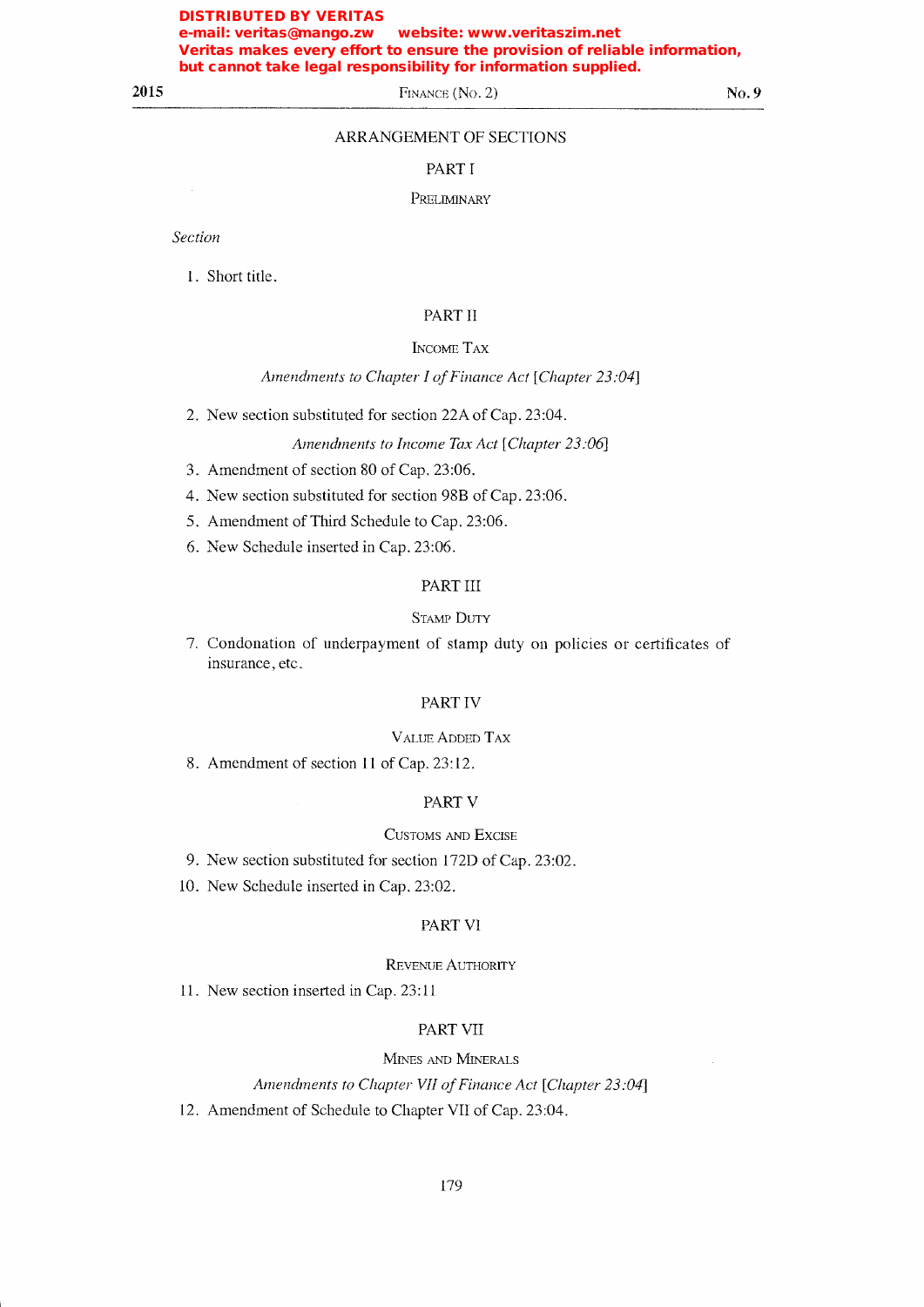Amendments to Mines and Minerals Act [Chapter 21:05]

13. New section substituted for section 249 of Cap. 21:05.

# PART VIII

# AMENDMENT OF OTHER ACTS

- 14. Minor amendments to Cap. 22:18.
- 15. Amendment of section 14 of Act 1 of 2014.

SCHEDULE: Minor Amendments to Audit Office Act [Chapter 22:18]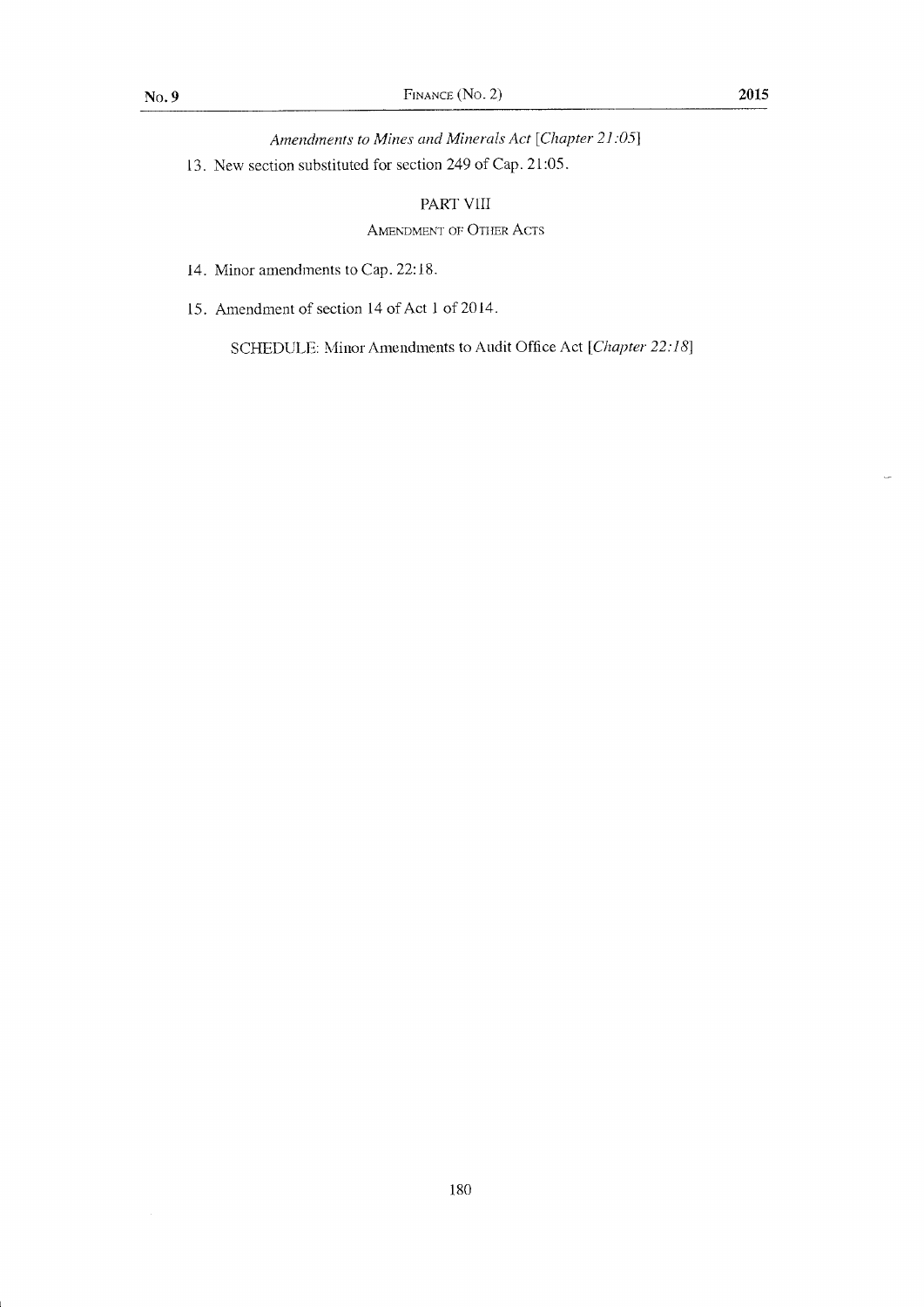#### DISTRIBUTED BY VERITAS

e-mail: veritas@mango.zw website: www.veritaszim.net Veritas makes every effort to ensure the provision of reliable information, but cannot take legal responsibility for information supplied.



# ZIMBABWE

# ACT

To make further provision for the revenues and public funds of Zimbabwe and to provide for matters connected therewith or incidental thereto.

ENACTED by the Parliament and the President of Zimbabwe.

# PART I

PRELIMINARY

#### $\mathbf{1}$ Short title

This Act may be cited as the Finance  $(N<sub>o</sub>, 2)$  Act, 2015.

# PART II

# INCOME TAX

Amendment to Chapter I of Finance Act [Chapter 23:04]

# 2 Amendment of section 22A of Cap. 23:04

With effect from the 1st January, 2016, section 22A ("Tobacco levy") of the Finance Act [Chapter  $23:04$ ] is amended by the repeal of paragraph (b) and the substitution  $of-$ 

> "(b) sellers of auction and contract tobacco at the rate of  $0,75$  cents of each dollar:".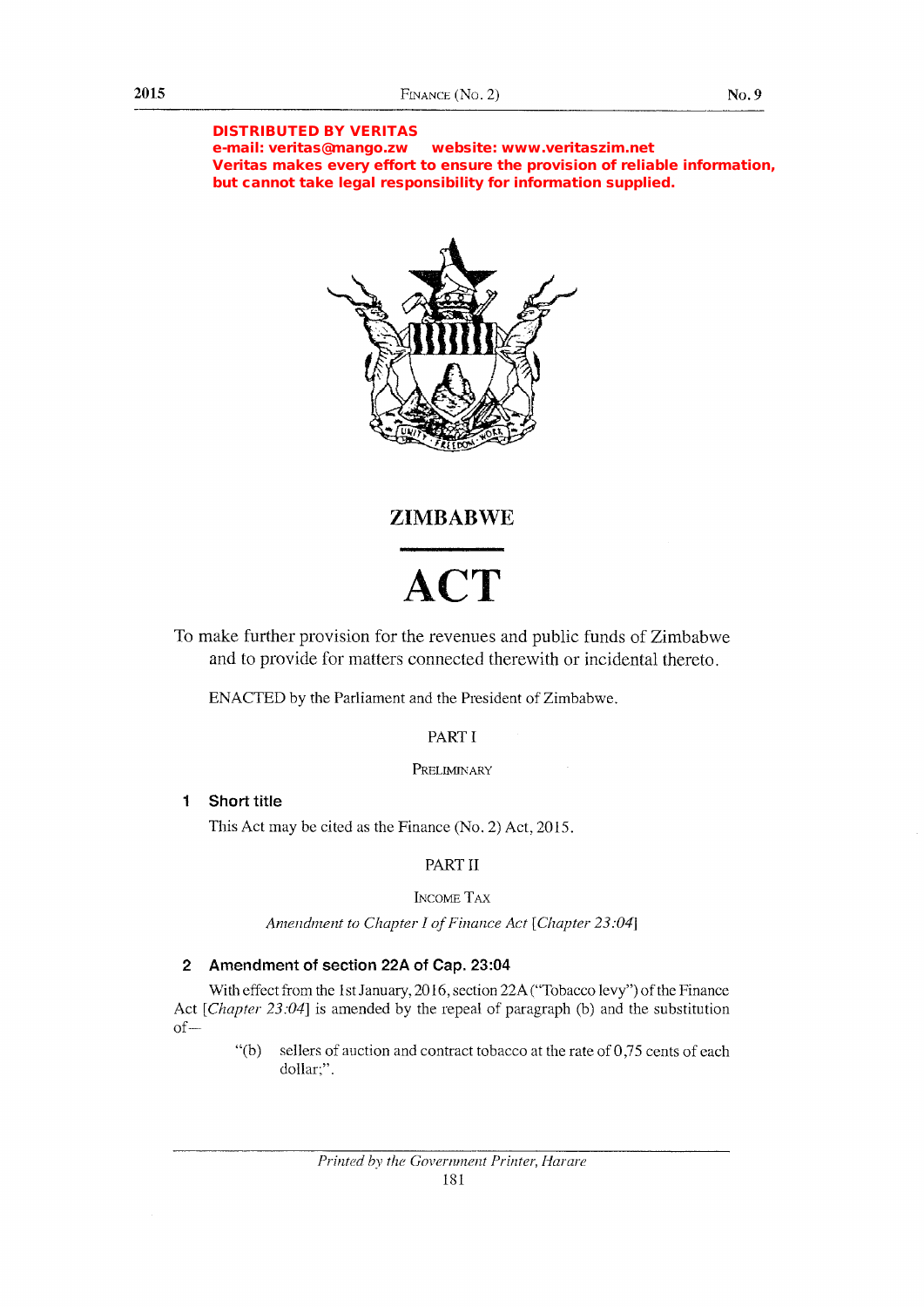Amendments to Income Tax Act [Chapter 23:06]

#### 3 Amendment of section 80 of Cap.23:06

With effect from the lst February,2009 (and notwithstanding anything in the Prescription Act [Chapter 8:11]), section 80 ("Withholding of amounts payable under contracts with State or statutory corporations") of the Income Tax Act [*Chapter* 23:06] is amended by the insertion of the following subsection after subsection  $(10)$ -

"(11) Where a statutory body, quasi-Governmental institution or registered taxpayer pays to the Commissioner an amount referred to in subsection (7)(a) for failure to pay any amount required to be withheld from a payee in terms of this section, it shall have the right, within twenty-four months from the date on which payment should have been made if the amount had been withheld in terms of subsection (2), to recover that amount from the payee:

Provided that-

- (a) the period of twenty-four months specified in this subsection is additional to any period calculated from the date on which any payment referred to in subsection (7)(a) was made between the lst February, 2009 and the date of commencement of this Act;
- (b) the statutory body, quasi-Governmental institution or registered taxpayer concerned shall not be entitled to recover from the payee any amount referred to in subsection  $(7)(a)$  or  $(10)$ .".

#### 4 New section substituted for section 988 of Cap. 23:06

With effect from the 1st January, 2016, section 98B of the Income Tax Act [Chapter 23:06] is repealed and substituted by-

#### "988 Transactions between associates

 $(1)$  For the purposes of this section, where a person engages directly or indirectly in any transaction, operation or scheme (hereinafter referred to as a controlled transaction), with an associated person, the amount of taxable income derived by a person that engages in that transaction shall be consistent with the arm's length principle, where the conditions of the controlled transaction do not differ from an uncontrolled transaction, that is to say, from the conditions that would have applied between independent persons, in comparable transactions carried out under comparable circumstances.

(2) Any amount of income that would have accrued to either of the associated persons in a controlled transaction and been taxable in Zimbabwe, shall, in the absence of the arm's length principle in that transaction which resulted in the avoidance, reduction or postponement of the liability to tax of either or both of them for any year of assessment, be included in the taxable income of either or both of them and be liable to be taxed accordingly.

(3) The determination of whether the conditions of a controlled transaction between associated persons are consistent with the arm's length principle, and of the quantum of any tax payable under subsection (2), are prescribed in the Thirty-Fifth Schedule.

 $(4)$  Subsection  $(1)$  also applies where a person (whether or not an associated person) who is resident in Zimbabwe engages in any transaction with a person resident outside Zimbabwe in a jurisdiction considered by the Comnrissioner-General to provide a taxable benefit in relation to that transaction.

182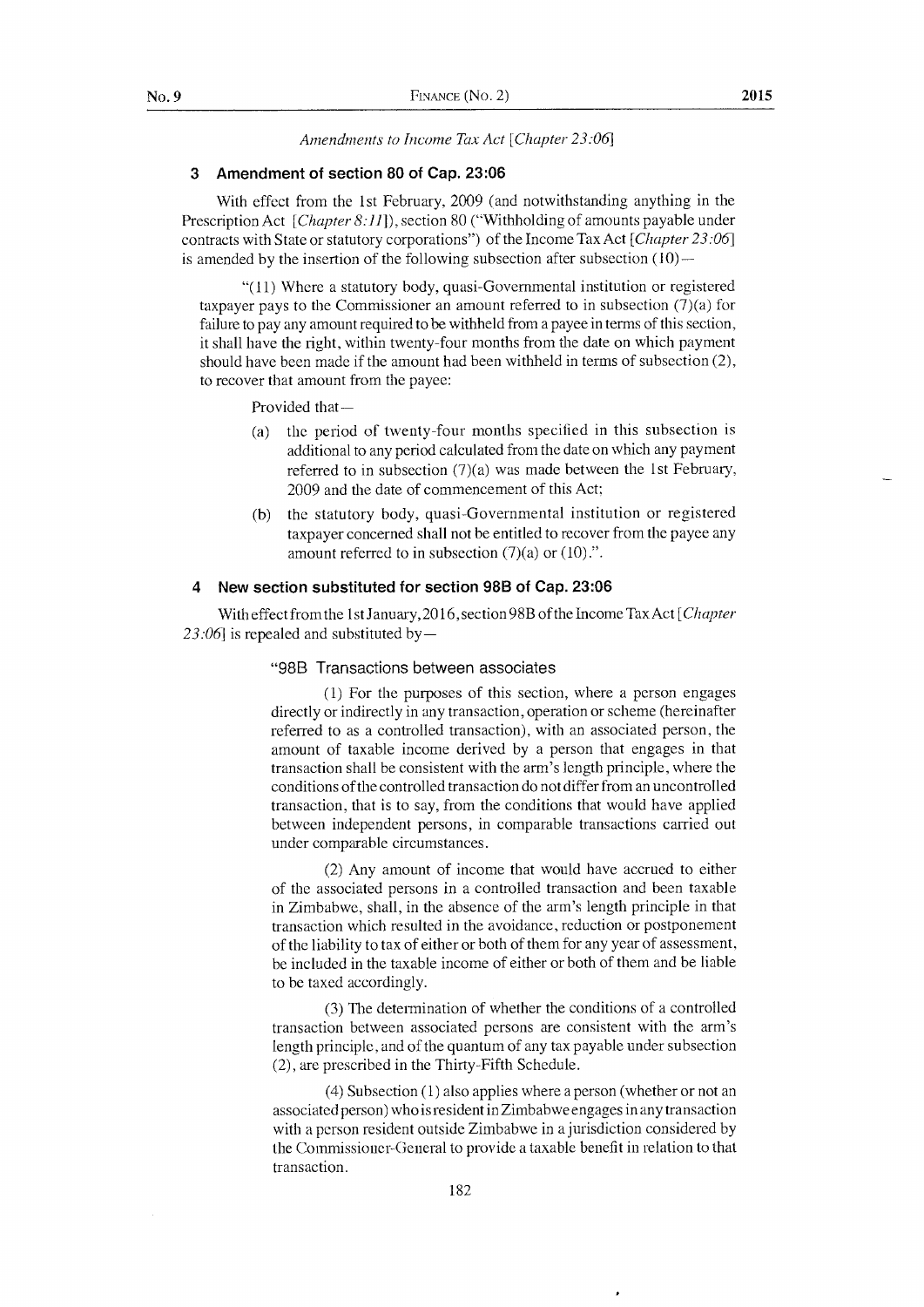(5) Everyperson whoengages in atransaction to which subsection (l) or (4) applies shall keep the documentation prescribed in the Thirty-Fifth Schedule to enable the Commissioner-General to ascertain whether a transaction was conducted in accordance with the arm's length principle.

(6) The Minister, after consultation with the Commissioner\_ General, may by notice in a statutory instrument amend or replace the Thirty-Fifth Schedule.

 $(7)$  When the Minister wishes to amend or replace the Thirty-Fifth Schedule the Minister shall lay the draft statutory instrument amending or replacing the Thirty-Fifth Schedule before the House of Assembly, and if the House makes no resolution against the publication of the statutory instrument within the next seven sitting days after it is so laid before the House, the Minister shall cause it to be published in the *Gazette*.".

#### 5 Amendment of Third Schedule to Cap. 23:06

The Third Schedule ("Exemptions from Income Tax") to the Income Tax Act [*Chapter 23:06*] is amended-

- (a) in paragraph I with effect from the lst January, 2016, by the insertion of the following subparagraph after subparagraph  $(e)$ -
	- "(f) the wholly owned company of the Reserve Bank of Zimbabwe called the Zimbabwe Asset Management Corporation (private) Limited (ZAMCO), incorporated in terms of the Companies Act [Chapter 24:03] on the 15th July, 2014.";
- (b) in paragraph 4 (p) by the deletion of "under a scheme approved by the Minister responsible for Labour or the Public Service";
- (c) in paragraph 6 by the insertion of the following subparagraph afrer subparagraph (h) -
	- "(h1) an mount referred to in section  $8(1)(r)$  that is received by a person who has not attained the age of fifty-five years before the commencement of the year of assessment, to the extent of the first ten thousand United States dollars or one third of such amount, whichever is the greater, of the amount of any pension commutation or annuity, which is paid to an employee on the cessation of his or her employment, where his or her employment has ceased due to retrenchment:

Provided that the exemption in this subparagraph shall apply only in respect of the first sixty thousand United States dollars of any deemed pension or annuity payable to him or her in any one year of assessment.";

- (d) in paragraph 10 by the insertion of the following paragraph after paragraph  $(q)$ -
	- "(r) deposits with a tenure of more than twelve months.".

# 6 New Schedule inserted in Cap.23:06

With effect from the 1st January, 2016, the Income Tax Act [Chapter 23:06] is amended by the insertion of the following Schedule-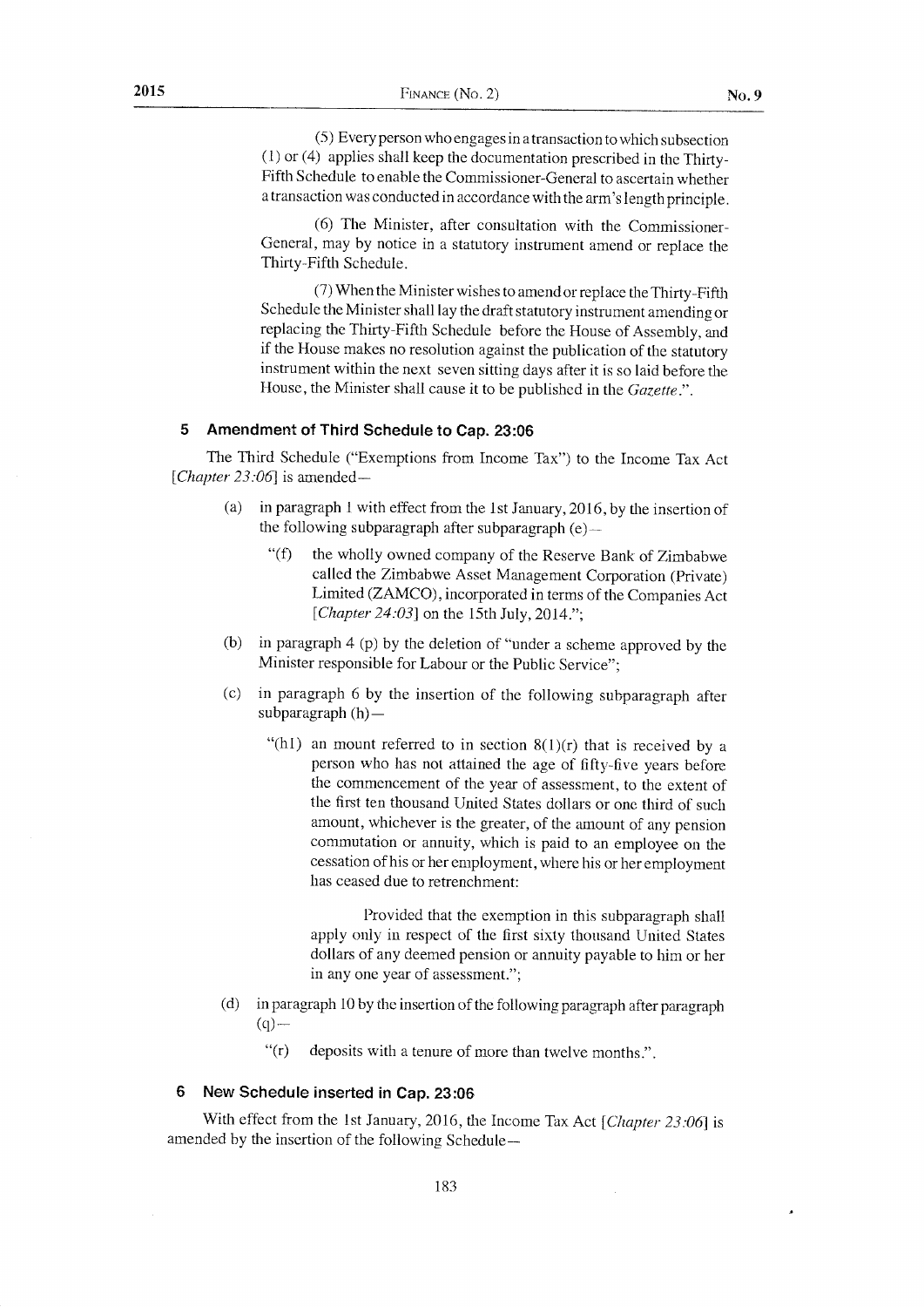#### "THIRTY-FIFTH SCHEDULE (Section 98B)

#### TRANSFER PRICING

#### Interpretation

- I . In this Schedule
	- "comparable transaction" means a transaction that is comparable by reference to paragraph 3;
	- "uncontrolled transaction" means any transaction between independent persons;

#### Arm's length principle

2. The deterrnination of whether the conditions of a controlted transaction are consistent with the arm's length principle for the purposes of section 988 shall be made by the Comrnissioner-General in accordance with this Schedule.

#### Comparability

3. (1) An uncontrolled transaction is comparable to a controlled transaction within the meaning of section  $98B(1)$ -

- (a) when there are no differences between them that could materially affect the financial indicator being examined under the appropriate transfer pricing method; or
- (b) when such differences exist, if a reasonably accurate comparability adjustment is made to the relevant financial indicator of the uncontrolled transaction in order to eliminate the effects of such differences on the comparison.

 $(2)$  To determine whether two or more transactions are comparable, the following factors shall be considered to the extent that they are economically relevant to the facts and circumstances of the fransactions -

- (a) the characteristics of the property or services transferred; and
- (b) the functions undertaken by each person with respect to the transactions, taking into account assets used and risks assumed; and
- (c) the contractual terms of the transactions; and
- (d) the economic circumstances in which the transactions take place; and
- (e) the business strategies pursued by each of the associated persons in relation to the transactions.

#### Tronsfer pricing

4. (1) The arm's length remuneration of a controlled transaction shall be determined by applying the rnost appropriate transfer pricing method to the circumstances of the case.

(2) The rnost appropriate transfer pricing method shall be selected from among the approved transfer pricing methods set out in paragraph  $5(5)$ , taking into consideration the following criteria--

- (a) the respective strengths and weaknesses of the approved methods; and
- (b) the appropriateness of an approved method in view of the nature of the controlled transaction, determined in particular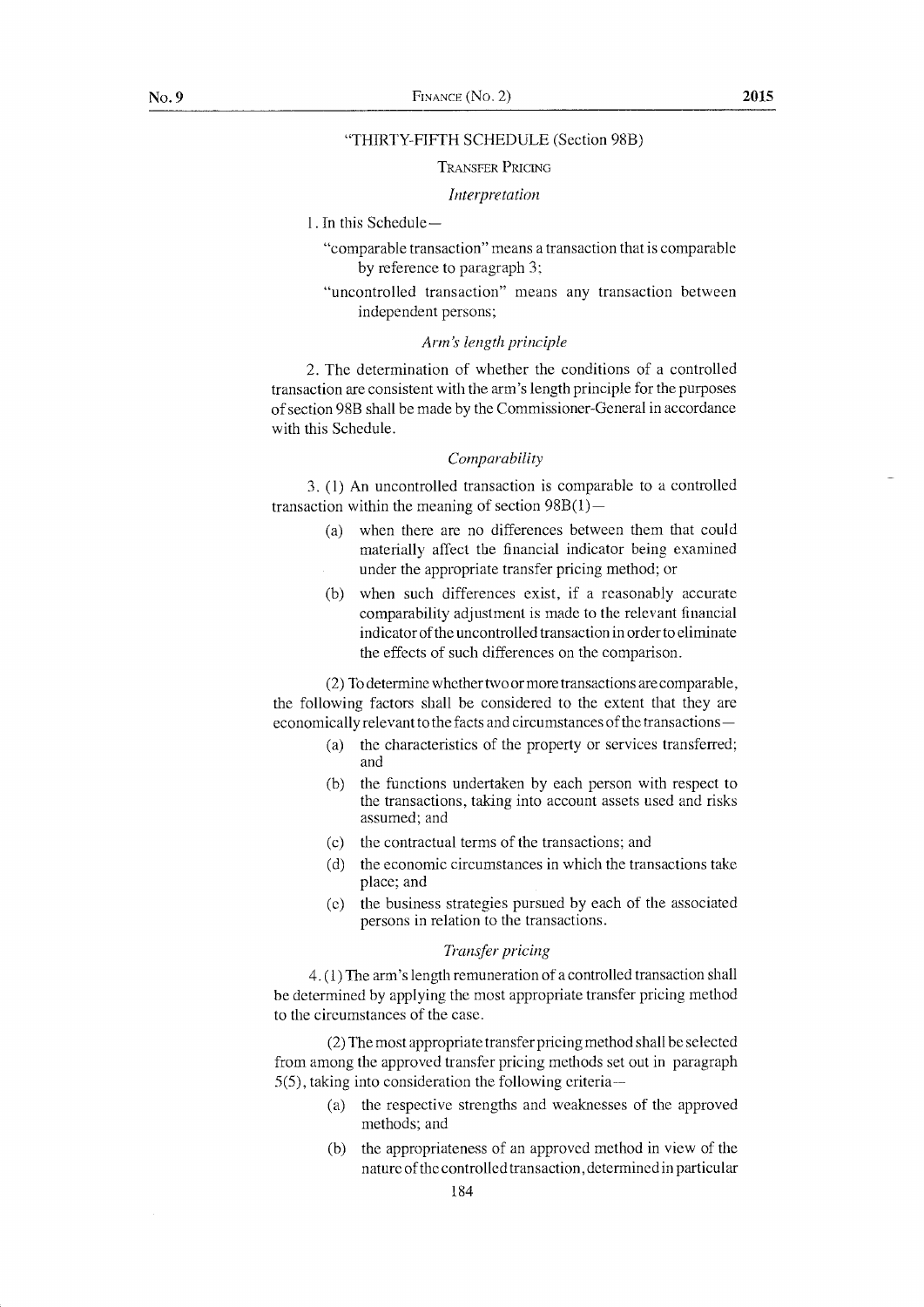through an analysis of the functions undertaken by each person in the controlled transaction, taking into account assets used and risks assumed; and

- (c) the availability of reliable information needed to apply the selected transfer pricing method or other methods; and
- (d) the degree of comparability between the controlled and uncontrolled transactions, including the reliability of comparability adjustments, if any, that may be required to eliminate differences between them.

(3) It shall not be necessary to apply more than one method to determine whether the conditions of a given controlled transaction are consistent with the arm's length principle.

(4) W'here a taxpayer has used an approved transfer pricing method and the selection of that method is consistent with this regulation, the examination by the Comnrissioner of whether the conditions of the taxpayer's controlled transactions are consistent with the arm's length principle shall be based on that transfer pricing method applied by the taxpayer.

 $(5)$  The following shall be the approved transfer pricing methods for purposes of subparagraph  $(2)$  —

- (a) the Comparable Uncontrolled Price Method, which is the comparable uncontrolled price method consisting of comparing the price charged for property or services transferred in a controlled transaction to the price chargedfor property or services transferred in a comparable uncontrolled transaction: and
- (b) the Resale Price Method, which is the resale price method consisting of comparing the resale margin that a purchaser of property in a controlled transaction earns from reselling that property in an uncontrolled transaction with the resale margin that is earned in comparable uncontrolled purchase and resale transactions; and
- (c) the Cost Plus Method, which is the cost plus method consisting of comparing the mark-up on those costs directly and indirectly incurred in the supply of property or services in a controlled transaction with the mark-up on those costs directly and indirectly incurred in the supply of property or services in a comparable uncontrolled transaction; and
- (d) the Transactional Net Margin Method, which is the transactional net margin method consisting of comparing the net prafit margin relative to an appropriate base, such as costs , sales or assets, that a person achieves in a controlled transaction with the net profit margin relative to the same base achieved in comparable uncontrolled transactions; and
- (e) the Transactional Profit Split Method, which is the transactional profit split method consisting of allocating to each associated person participating in a controlled transaction the portion of common profit (or loss) derived from such transaction that an independent person would expect to earn from engaging in a comparable uncontrolled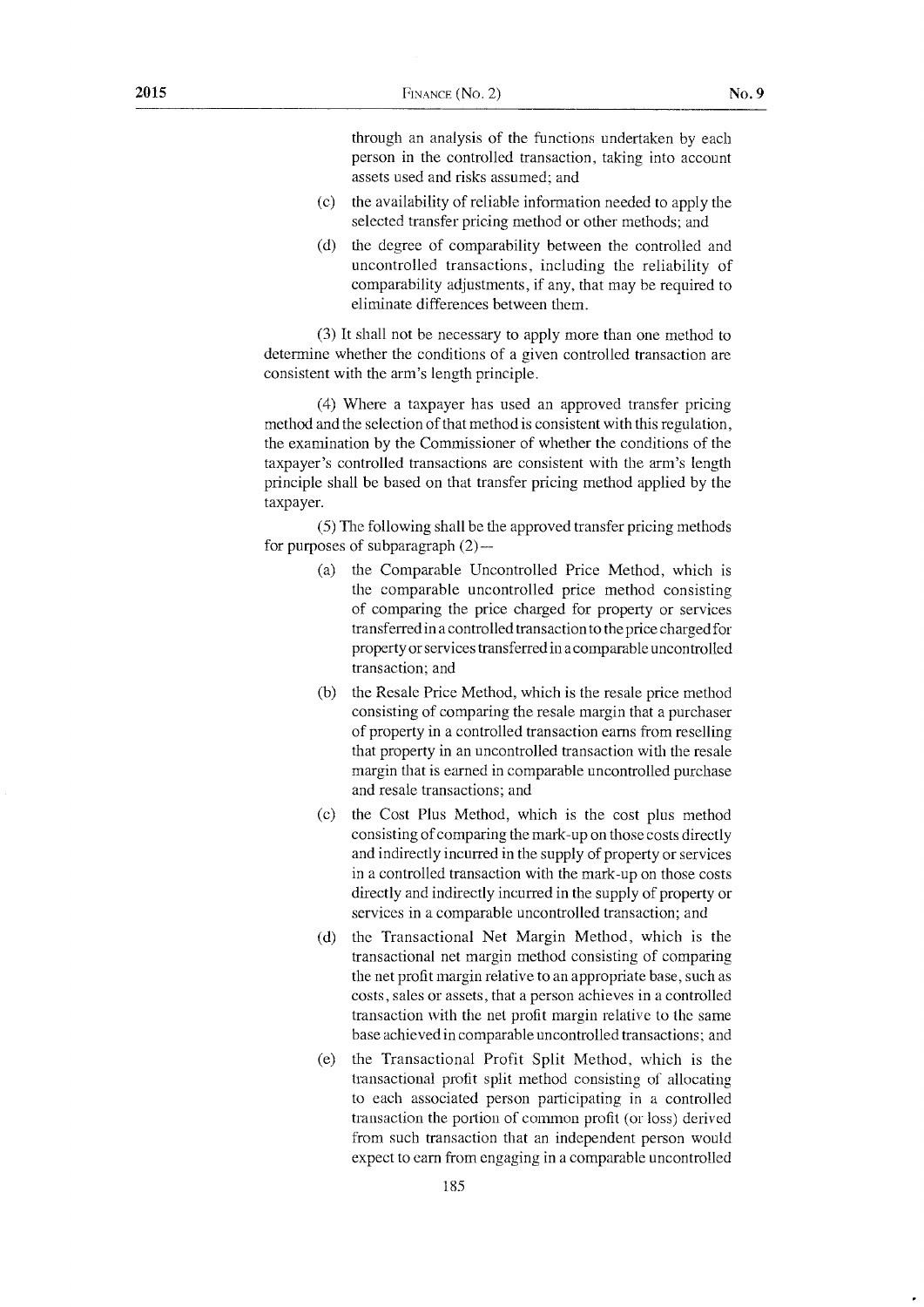transaction. When it is possible to determine an arm's length remuneration for some of the functions performed by the associated persons in connection with the transaction using one of the approved methods describecl in subparagraphs (a) to (d) above, the transactional profit split method shall be applied based on the common residual profit that results once such functions are so remunerated.

(6) Where, taking account of the criteria described in subparagraph (3), a comparable uncontrolled price method described in  $subparagnh (5)(a)$  and an approved method described in subparagraph  $(5)(b)$  to (e) can be applied with equal reliability, the determination of arm's length conditions shall be made using the comparable uncontrolled price method.

(7) Where, taking account of the criteria described in subparagraph  $(2)$ , an approved method described in subparagraph  $(5)(a)$  to  $(c)$  and an approved method described in subparagraph  $(5)(d)$  to (e) can be applied with equal reliability, the determination of arm's length conditions shall be made using the method described in subparagraph  $(5)(a)$  to  $(c)$ .

(8) It shall not be necessary to apply rnore than one method to determine the arm's length remuneration for a given controlled transaction.

 $(9)$  A transfer pricing method other than the approved methods contained in subparagraph (5) may be applied where the Commissioner is satisfied that-

- (a) none of the approved methods can be reasonably applied to determine arrn's length conditions for the controlled transaction; and
- (b) such other method yields a result consistent with that which would be achieved by independent persons engaging in comparable uncontrolled transactions under comparable circumstances.

 $(10)$  When a method other than the approved methods contained in subparagraph (5) is used it shall establish that the requirements of subparagraph (9) have been satisfied.

( 11) When applying a cost plus, resale price or transactional net margin method, provided under subparagraph (5), it shall be necessary to select the party, hereinafter referred to as the "tested party", to the transaction for which a financial indicator, mark-up on costs, gross margin, or net profit indicator, is tested under the applicable transler pricing method.

 $(12)$  The selection of the tested party should be consistent with the functional analysis of the transaction.

(13) Where a taxpayer has used a transfer pricing method to establish the remuneration of its controlled transactions and that transfer pricing method is consistent with the provisions of this paragraph, then the Commissioner's examination of whether the conditions of the taxpayer's controlled transactions are consistent u'ith the arm's length principle shall be based on the transfer pricing method applied by the taxpayer.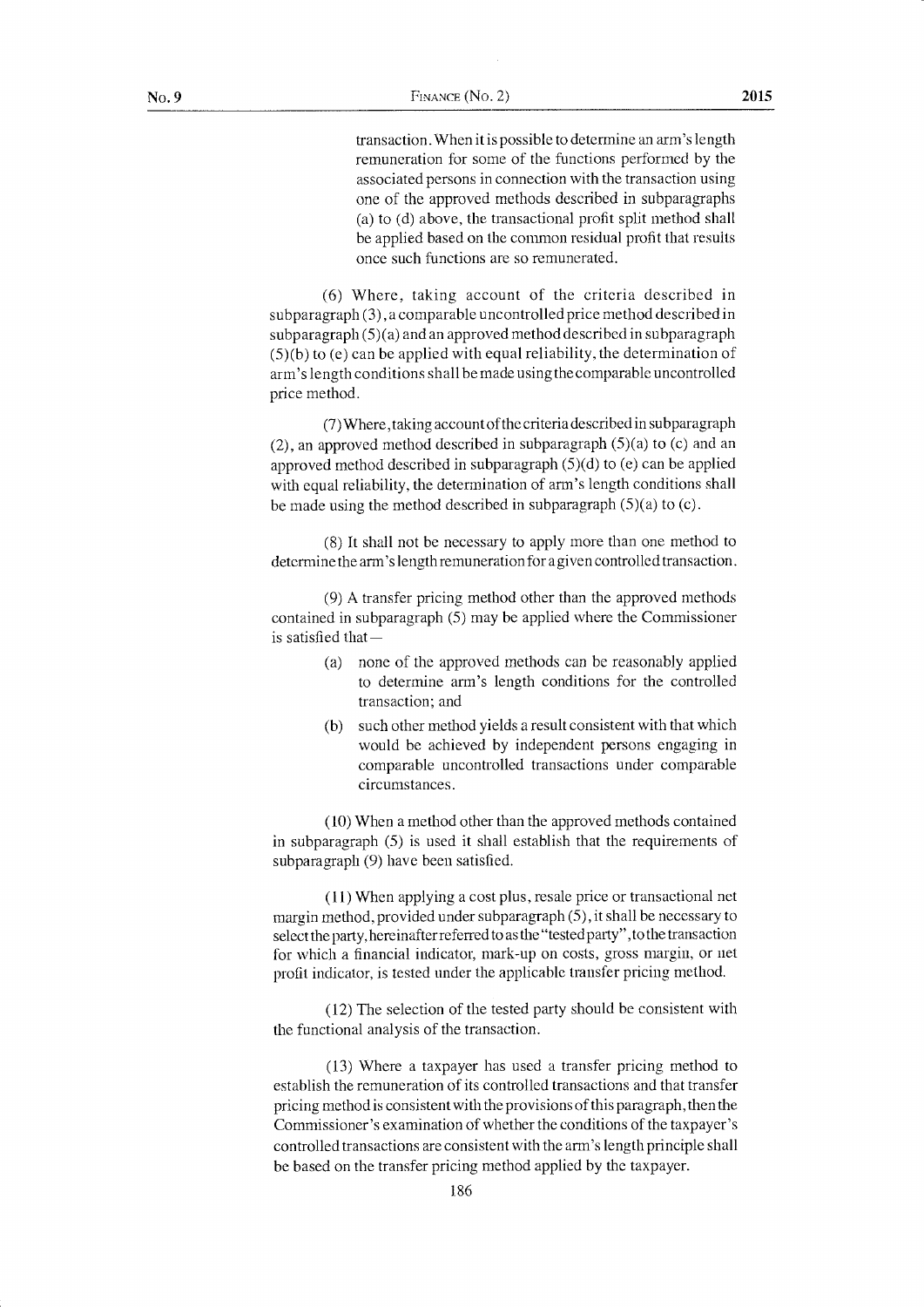#### Evaluation of taxpayer's combined controlled transactions

5. If a taxpayer carries out, under the same or similar circumstances, two or more controlled transactions that are economically closely linked to one another or that form a continuum such that they cannot reliably be analysed separately, those transactions may be combined to (i) perform the comparability analysis set out in paragraph 3 and (ii) apply the transfer pricing methods set out in paragraph 5.

#### Arm's length range

6. (1) An arm's length range is a range of relevant financial indicator figures (e.g. prices, margins or profit shares) produced by the application of the most appropriate transfer pricing method as set out in paragraph 4 to a number of uncontrolled transactions, each of which is relatively equally comparable to the controlled transaction based on a comparability analysis conducted in accordance with paragraph 3.

(2) A controlled transaction, or a set of transactions that are combined according to paragraph 5 shall not be subject to an adjustment under section 98B where the relevant financial indicator derived from the controlled transaction or set of transactions and being tested under the appropriate transfer pricing method is within the arm's length range.

(3) Where the relevant financial indicator derived from a controlled transaction, or from a set of transactions that are combined according to paragraph 5, falls outside the arm's length range, the Commissioner may adjust it pursuant to section  $98B(1)$ , and any such adjustment shall be to the median in the arm's length range.

 $(4)$  For the purposes of subparagraph  $(3)$ , the median of the arm's length range shall be the 50th percentile of the financial indicator figures derived from the comparable uncontrolled transactions forming the arm's length range. For this purpose, the 50th percentile is the lowest financial indicator figure such that at least 50 percent of the financial indicator figures are at or below the value of that figure. However, if exactly 50 percent of the results are at or below a financial indicator figure, then the 50th percentile is equal to the arithmetic mean of that figure and the next highest figure.

#### Sources of information on comparable uncontrolled transactions

7. (1) Possible sources of information on comparable uncontrolled transactions that may include-

- internal uncontrolled transactions, which are uncontrolled  $(a)$ transactions where one of the parties to the controlled transaction is also a party to the uncontrolled transaction; and
- external uncontrolled transactions, which are uncontrolled  $(b)$ transactions to which neither of the parties to the controlled transaction is a party.

(2) Information concerning a comparable external uncontrolled transaction may not be relied upon by the Commissioner for the purposes of making an adjustment under section 98B if the information concerning the transaction is not available to the taxpayer.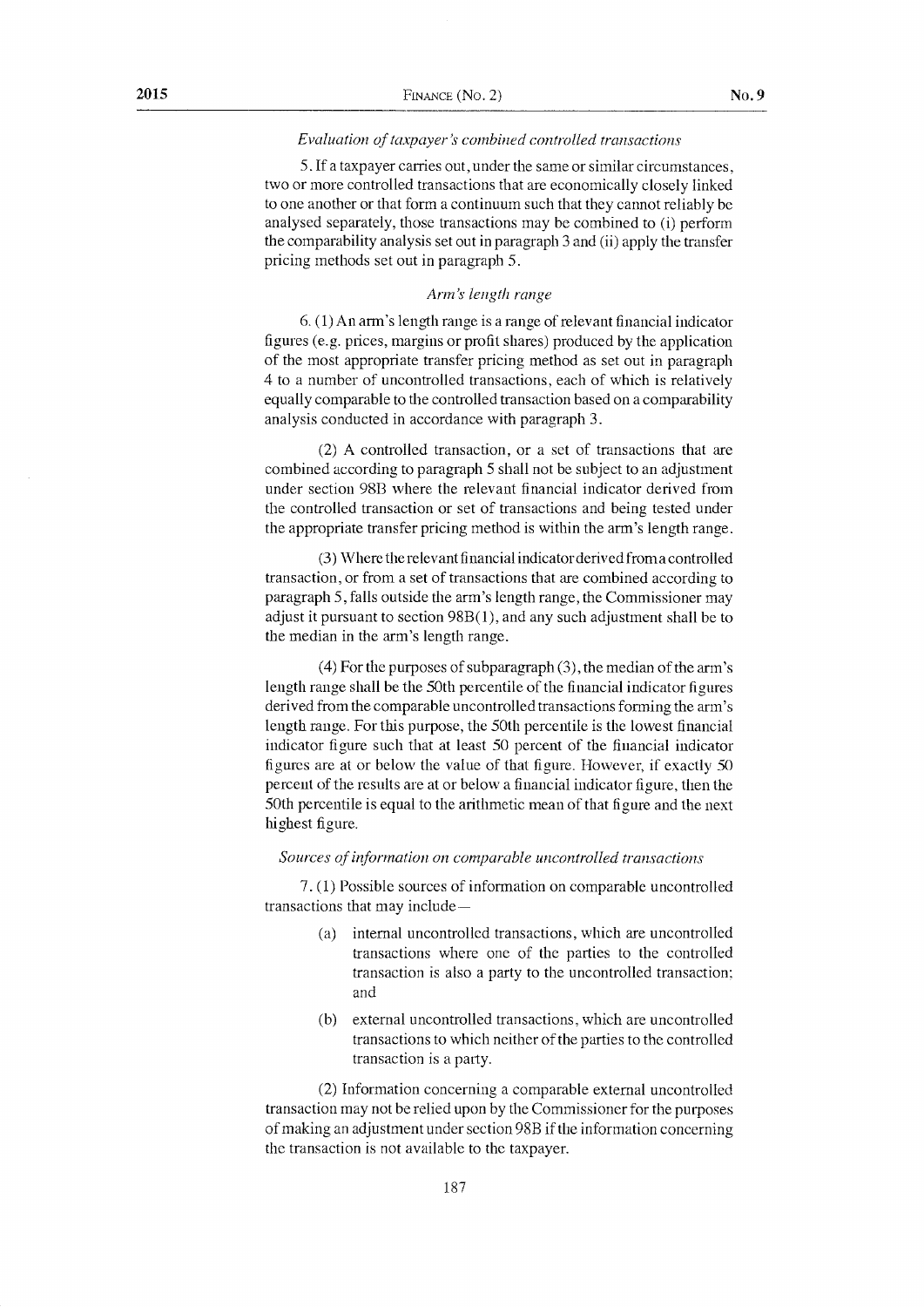(3) Information concerning a comparable uncontrollecl transaction may not be relied upon by the taxpayer for the purposes of demonstrating the consistency a transaction with section 9BB if the information on the transaction is not available to the Commissioner.

{4) In the absence of information on uncontrolled transactions from the same geographic market as the controlled transaction, comparable uncontrolled transactions from othergeographic markets may be accepted by the Commissioner.

(5) A determination of whether comparables from other geographic markets are reliable has to be made on a case-by-case basis, and by reference to the extent to which they satisfy paragraph 3 of this Schedule.

(6) Taxpayers using such comparables would be expected to assess the expected innpact of geographic differences and other factors on the price and profitability.

#### Services between associated enterprises

8. ( I ) A service charge between a taxpayer and an associated person shall be considered consistent with the arm's length principle where-

- (a) it is charged for a service that is actually rendered; and
- (b) the service provides, or when rendered was expected to provide, the recipient with economic or commercial value to enhance its commercial position; and
- $(c)$  it is charged for a service that an independent enterprise in comparable circumstances would have been willing to pay for if performecl for it by an independent enterprise, or would have performed in-house for itself; and
- (d) its amount corresponds to that which would have been agreed between independent enterprises for comparable services in comparable circumstances.

(2) A service charge made to a person shall not be consistent with the arm's length principle where it is made by an associated person solely because of the shareholder's ownership interest in one or more other group members, including for any of the following costs incurred or activities undertaken by such associated person -

- (a) costs or activities relating to the juridical structure of the parent company of the first-mentioned person, such as meetings of shareholders of the parent, issuing of shares in the parent company and costs of the parent company's supervisory board; and
- (b) costs or activities relating to reporting requirements of the parent company of the first-mentioned person, including the consolidation of reports; and
- (c) costs or activities related to raising funds for the acquisition of participations, unless those participations are directly or indirectly acquired hy the first-mentioned person and the acquisition benefits or is expected to benefit that firstmentioned person.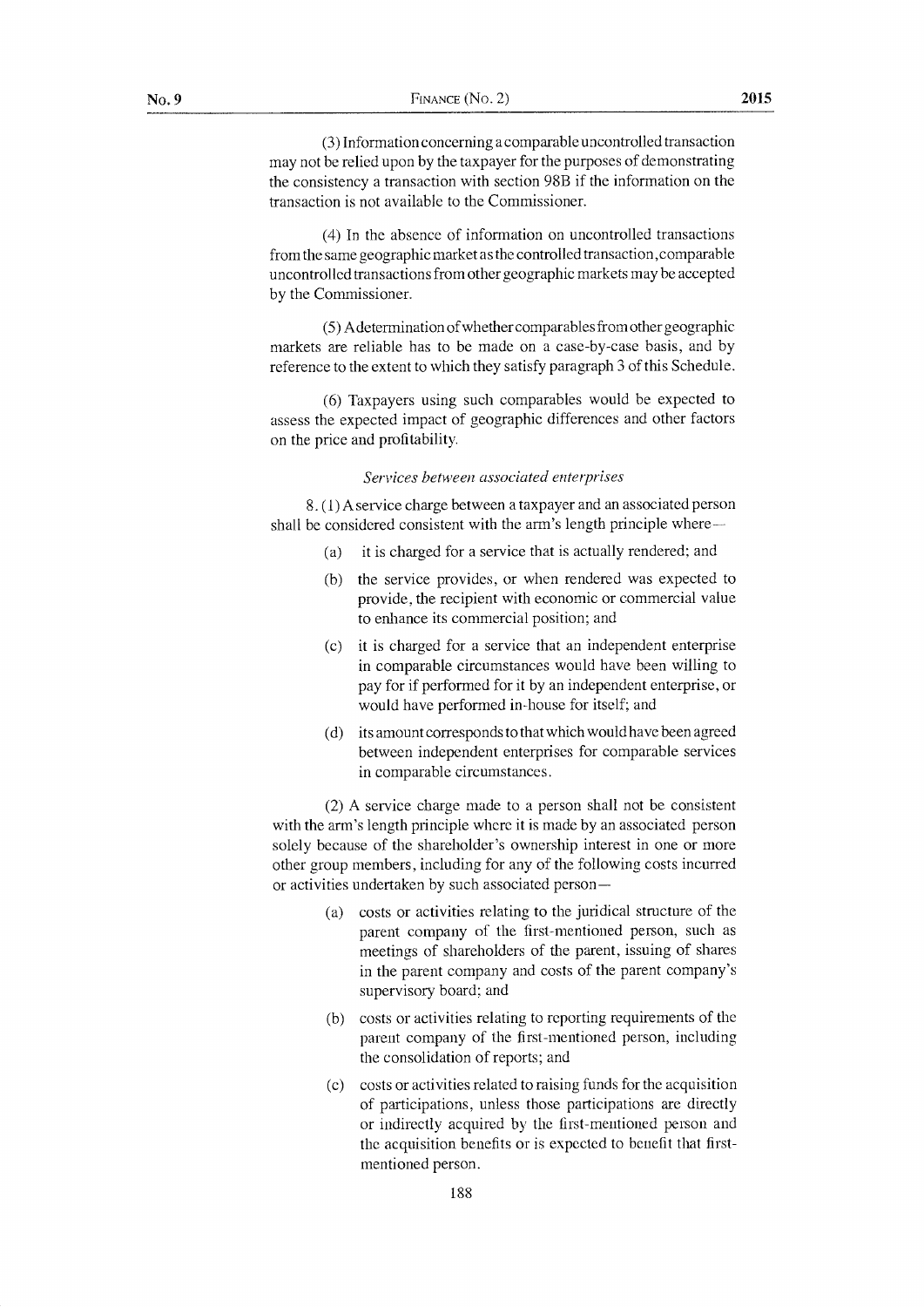(3) Where it is possible to identity' specific services provided by a taxpayer to a associated person, the determination whether the service charge is consistent with the arrn's length principle shall be made for each specific service, subject to the provisions of subparagraph (4).

 $(4)$  Where services are rendered by a taxpayer jointly to various associated persons and it is not possible to identify specific services provided to each of thern, the total service charge shall be allocated among the associated persons that benefit or expect to benefit from the services according to reasonable allocation criteria.

(5) For the purpose of this paragraph, allocation criteria shall be viewed as reasonable where they are based on a variable or variables  $that-$ 

- $(a)$  take into account the nature of the services, the circumstances under which they are provided and the benefits obtained or that were expected to be obtained by the persons for which the services are intended; and
- (b) relate exclusively to uncontrolled, rather than controlled, transactions; and
- (c) are capable of being measured in a reasonably reliable manner.

#### Transactions involving intangible property

9, (1) The determination of arm's length conditions for controlled transactions involving licences, sales or other transfers of intangible property between associated persons shall take inio account both the perspective of the transferor of the property and the perspective of the transferee, including in particular the pricing at which a comparable independent enterprise would be willing to transfer the property and the value and usefulness of the intangible property to the transferee in its business.

 $(2)$  In applying the provisions of paragraph 3 to a transaction involving the licence, sale or other transfer of intangible property, consideration shall be given to any special factors relevant to the comparability of the controlled and uncontrolled transactions, including -

- (a) the expected benefits from the intangible property; and
- (b) any geographic lirnitations on the exercise of rights to the intangible property; and
- (c) the exclusive or non-exclusive character of the rights transferred; and
- (d) whether the transferee has the right to participate in further developments of the intangible property by the transferor.

#### Corresponding adjustments for domestic transactions

10. ( 1) The determination of arm's length conditions for controlled transactions involving licences, sales or other transfers of intangible property between associated persons shall take into account both the perspective of the transferor of the property and the perspective of the transferee, including in particular the pricing at which a comparable independent enterprise would be willing to transfer the property and the value and usefulness of the intangible property to the transferee in its business.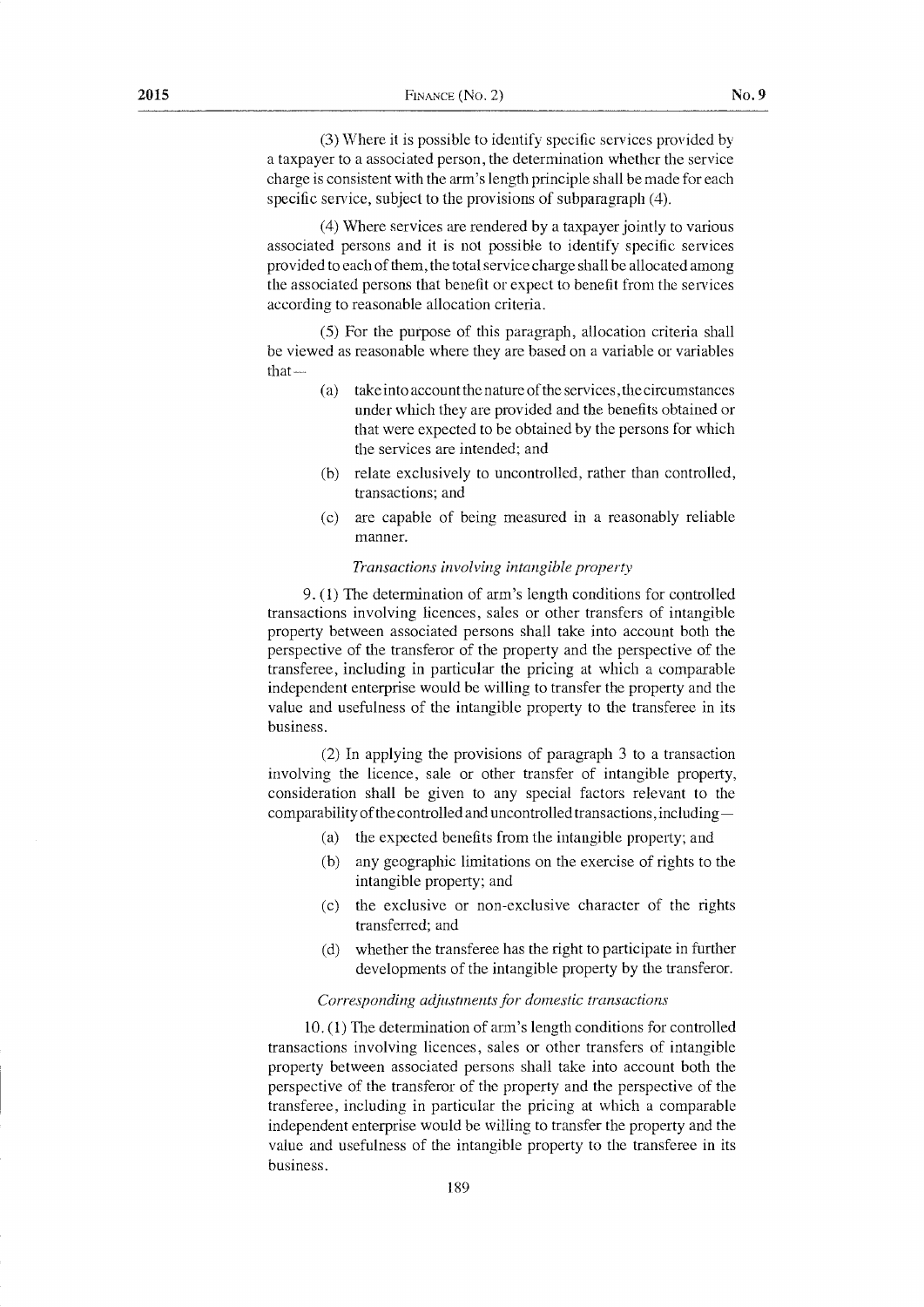(2) In applying the provisions of paragraph 3 to a transaction involving the licence, sale or other transfer of intangible property, consideration shall be given to any special factors relevant to the comparability of the controlled and uncontrolled transactions, including–

- (a) the expected benefits from the intangible property; ancl
- (b) any geographic limitations on the exercise of rights to the intangible property; and
- (c) the exclusive or non-exclusive character of the rights transferred; and
- (d) whether the transferee has the right to participate in further developments of the intangible property by the transferor.

#### Corresponding adjustments for domestic transactions

11. Where an adjustment is made by the Commissioner under section 98B to the taxable income of a taxpayer in relation to a domestic transaction, then, the Commissioner shall make an appropriate adjustment to the taxable incorne of the other party to the transaction.

# Corresponding adjustments for international transactions

L2.(1) A service charge between a taxpayer and an associated person shall be considered consistent with the arm's length principle where-

- (a) an adjustment to the conditions of transactions between <sup>a</sup> person resident in Zimbabwe and an associated person is made or proposed by a tax administration in a country other than Zimbabwe; and
- (b) this adjustment results in the taxation in that other country of an amount of income on which the person resident in Zimbabwe has already been charged to tax in Zimbabwe; and
- (c) the country making or proposing the adjustment has a treaty with Zimbabwe that reflects an intention to provide for the relief of economic double taxation.

(2) The Commissioner, shall after a request is made by the person resident in Zimbabwe, examine the consistency of that adjustment with the arm's length principle provided for under section 988, consulting as necessary with the competent authority of the other country.

(3) If the adjustment proposed or made by the other country is consistent with the arm's length principle both in principle and as regards the amount, the Comrnissioner shall make a corresponding adjustrnent to the amount of the tax charged in Zimbabwe to that person on those profits, in order to eliminate the economic double taxation that would result from the inclusion of the same profits in the taxable income of both that person and the associated person.

(4) Arequestunder subparagraph (2) must include the information necessary for the Commissioner to exanrine the consistency of the adjustment made by the tax administration of the other country with the arm's length principle, including—

- $(a)$  the name, registered address and, where applicable, trading narne(s) of the related person; and
- (b) evidence of the tax residence of the related person;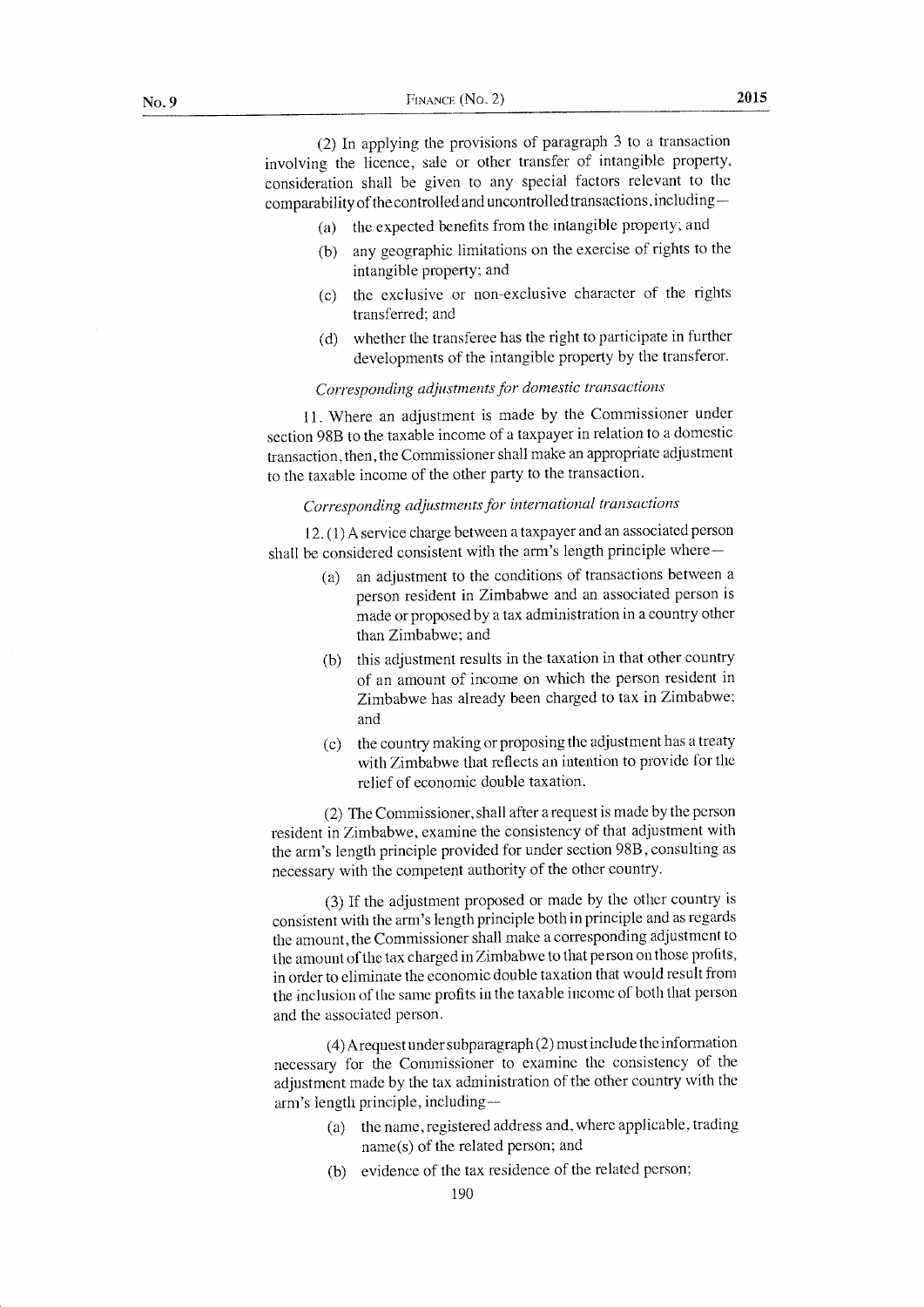- (c) the year(s) in which the adjusted controlled transaction(s) took place;
- (d) the amount of the requested corresponding adjustment and the amounts of the adjustment made by the tax administration of the other country;
- (e) evidence of the adjustment rnade by the tax administration of the other country and the basis for the adjustment, including details of comparability analysis relied upon and the transfer pricing method applied;
- $(0)$  confirmation that the related person party will not, or is unable to, pursue any further recourse under the domestic law of the other country that may result in the adjustment made by the tax administration of the other country being reduced or reversed;
- $(g)$  any other information that may be relevant for examining the consistency of the adjustment with the arm's length principle.

(5) The request rnust be made within the applicable time period for making a request for the case to be resolved by way of mutual agreement procedure under the applicable tax treaty.

### Relevance of OECD Transfer Pricing Guidelines

13, The Organization for Economic Cooperation and Development (OECD) "Transfer Pricing Guidelines for Multinational Enterprises and Tax Administrations" and the UN Manual on the interpretation of transfer pricing are relevant sources of interpretation for this Schedule. There may also be other relevant sources such as the United Nations Practical Manual on Transfer Pricing for developing countries.".

#### PART III

#### **STAMP DUTIES**

# 7 Condonation of underpayment of stamp duty on policies or certificates of insurance, ete.

(1) The underpayment between the lst February, 2009, to the 30th July, 2015, of the stamp duty referred to in subsection (2) in the circumstances referred to in subsection (3) is hereby condoned.

 $(2)$  The stamp duty in question is payable under item 5 ("Policy of Insurance") of the Schedule ("Stamp Duty on Instruments and other Matters") to Chapter II of the Finance Act [Chapter 23:04].

(3) The underpayment resulted from the erroneous application by insurance companies and insurance brokers (on the basis of mistaken advice communicated to insurance companies and insurance brokers collectively) of stamp duty at the rate of US\$0,01 instead of US\$0,05 for every dollar worth of premiums payable on policies or certificates of insurance or renewals thereof or on other documents which are in the form of guarantee, fidelity, security or surety bonds and which are signed by an insurance company or by any person transacting business on behalf of brokers or underwriters at Lloyd's,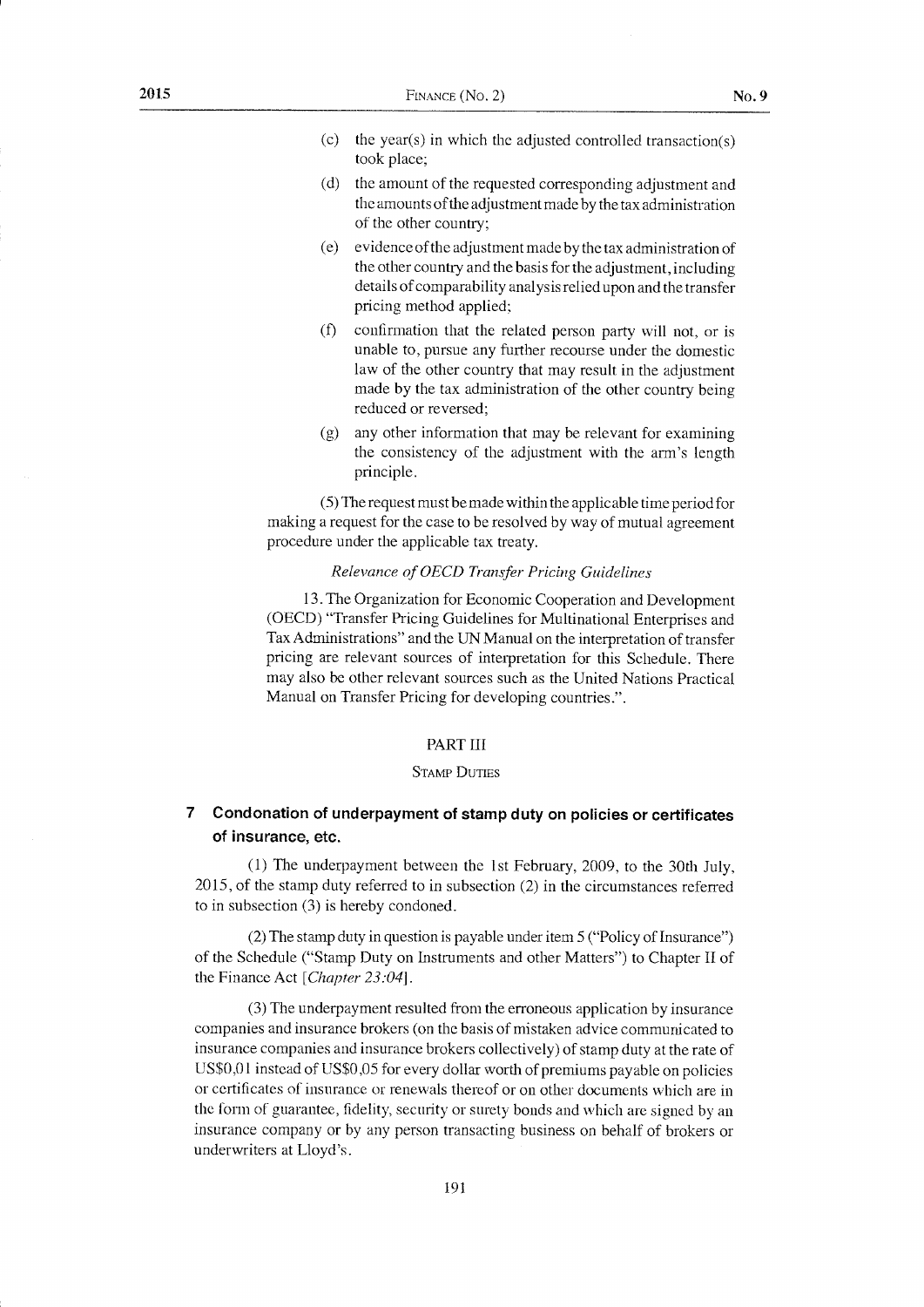#### PARTIV

#### VALUE ADDED TAX

## 8 Amendment of section 11 of Cap. 23:12

With effect from the 1st January, 2016, section 11 ("Exempt supplies") the Value Added Tax Act [Chapter  $23:12$ ] is amended in paragraph (a) and by the repeal of subparagraph (i) and the substitution of-

> "(i) the supply of short-term insurance by insurance agents or brokers" liable to property and insurance commission tax under section 36H of the Income Tax Act [Chapter 26:04]:

For the purpose of this subparagraph the short-term insurance in question shall be deemed to be a supply of financial services by the agents or brokers in question, and not by the insurance company or reinsurance company on behalf of which the brokers or agents buy or sell any policy of insurance:

Provided tax shall be payable on the amount of the commission earned by such agents or brokers and not on the value of the policy of insurance;".

#### **PART V**

#### CUSTOMS AND EXCISE

#### 9 New section substituted for section 172D of Cap. 23:02

With effect from the 1st January, 2016, the Customs and Excise Act [Chapter 23:02] is amended by the repeal of section 172D and the substitution of $-$ 

# "172D Rate of excise duty on second-hand motor vehicles on which special excise duty payable

For the purposes of this Part, the rate of special excise duty on the sale of a second-hand motor vehicle shall be calculated by reference to the Schedule.".

#### 10 New Schedule inserted in Cap. 23:02

With effect from the 1st January, 2016, the Customs and Excise Act [Chapter]  $23:02$  is amended by the insertion of the following Schedule-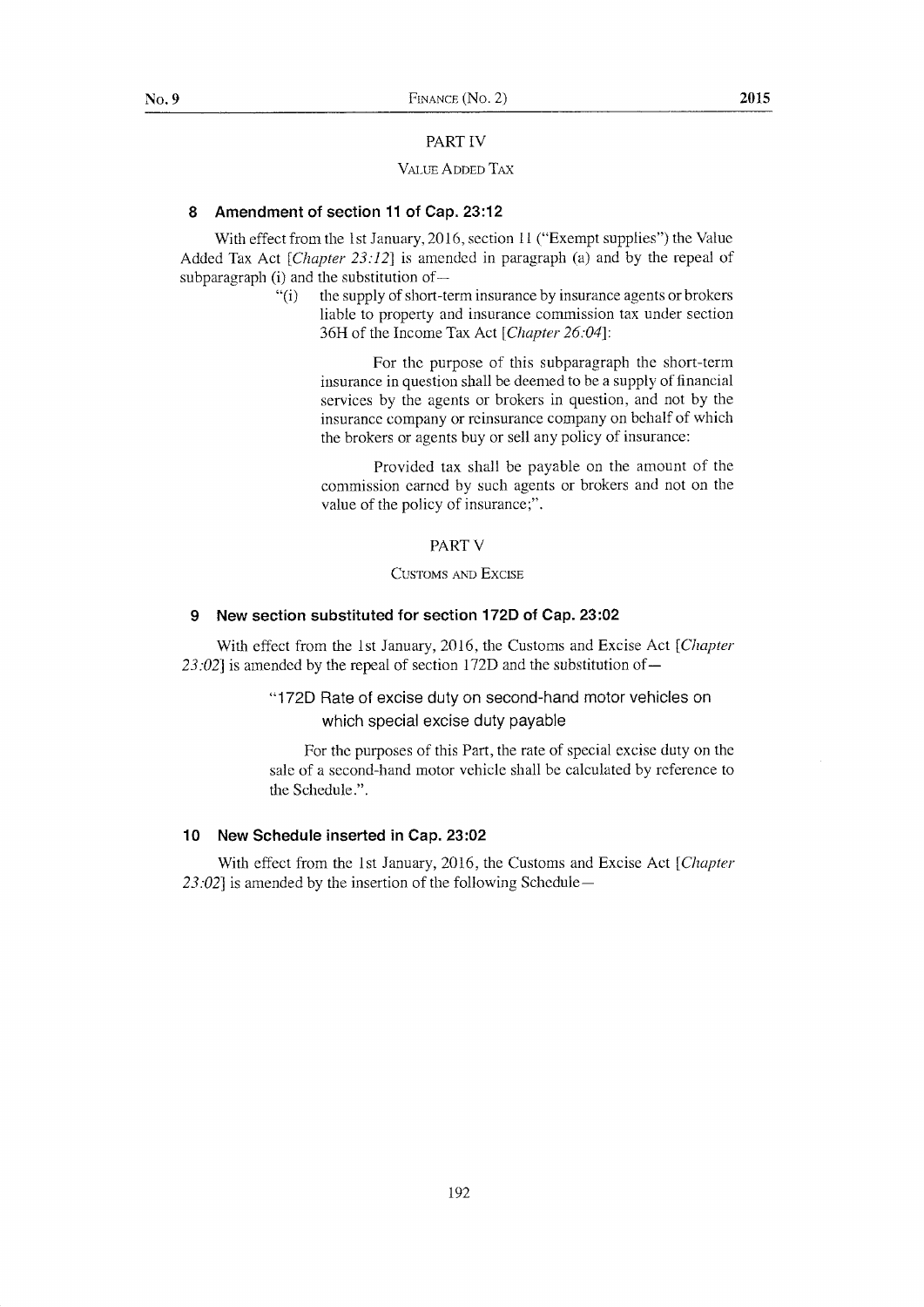#### "SCHEDULE (Section 172D)

| Number of Years from Engine Capacity<br>date of Manufacture |                     | Proposed Excise Duty Rate (US\$) |
|-------------------------------------------------------------|---------------------|----------------------------------|
| $0 - 4$                                                     | Up to 1000 cc       | \$300                            |
|                                                             | 1001-1500 cc        | \$400                            |
|                                                             | $1501 - 2000$ cc    | \$500                            |
|                                                             | $2001 - 2500$ cc    | \$600                            |
|                                                             | $2501 - 3000$ cc    | \$600                            |
|                                                             | $3001 - 3500$ cc    | \$600                            |
|                                                             | Above 3501 cc       | \$600                            |
| $5 - 10$                                                    | Up to 1000 cc       | \$150                            |
|                                                             | 1001-1500 cc        | \$200                            |
|                                                             | $1501 - 2000$ cc    | \$250                            |
|                                                             | $2001 - 2500$ cc    | \$300                            |
|                                                             | $2501 - 3000$ cc    | \$400                            |
|                                                             | $3001 - 3500$ cc    | \$400                            |
|                                                             | Above 3501 cc       | \$400                            |
| $11 - 15$                                                   | Up to 1000 cc       | \$75                             |
|                                                             | 1001-1500 cc        | \$100                            |
|                                                             | $1501 - 2000$ cc    | \$150                            |
|                                                             | $2001 - 2500$ cc    | \$200                            |
|                                                             | $2501 - 3000$ cc    | \$200                            |
|                                                             | $3001 - 3500$ cc    | \$200                            |
|                                                             | Above 3501 cc       | \$200                            |
| $16 - 20$                                                   | Up to 1000 cc       | \$50                             |
|                                                             | 1001-1500 cc        | \$75                             |
|                                                             | $1501 - 2000$ cc    | \$100                            |
|                                                             | $2001 - 2500$ cc    | \$150                            |
|                                                             | $2501 - 3000$ cc    | \$150                            |
|                                                             | $3001 - 3500$ cc    | \$150                            |
|                                                             | Above 3501 cc       | \$150                            |
| Above 20                                                    | All Engine Capacity | \$50".                           |

#### RATES OF SPECIAL EXCISE DUTY ON SECOND-HAND MOTOR VEHICLES

### PART VI

REVENUE AUTHORITY

#### $11$ New section inserted in Cap. 23:11

The Revenue Authority Act [Chapter 23:11] is amended by the insertion of the following section after section 34C-

"34D Offsetting of tax refunds against tax liabilities

Wherever in any Act specified in the First Schedule ("the Scheduled Acts") provision is made for the refund of any amount of tax overpaid, that provision is to be understood as permitting the Commissioner-General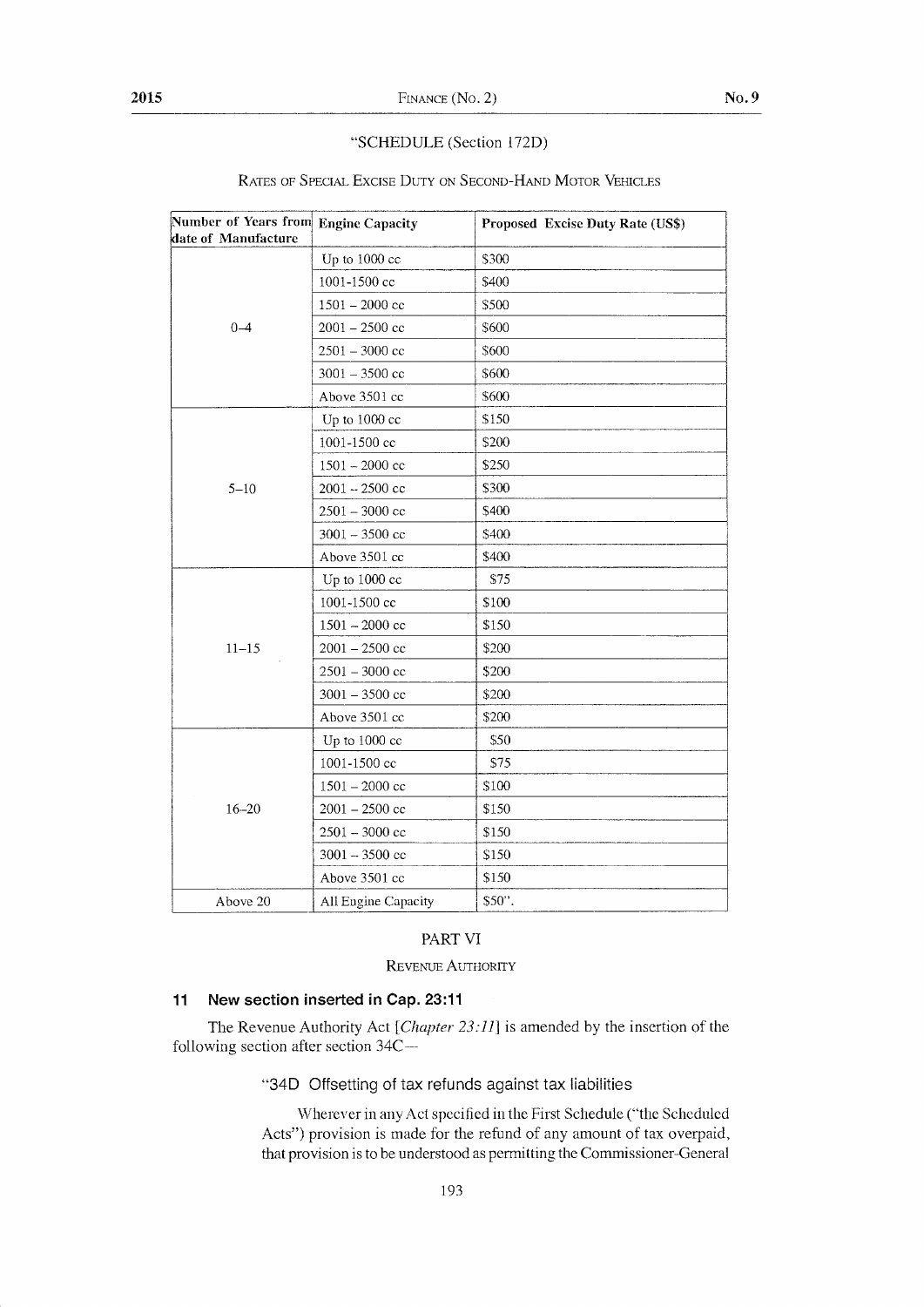to offset the amount of the refund due to a person against any liability of that person to the Commissioner-General for outstanding tax, whether that tax is imposed under the same Act by virtue of which the refund is to be made or is imposed under any other Scheduled Act.".

#### PART VII

#### MINES AND MINERALS

#### Amendments to Chapter VII of Finance Act [Chapter 23:04]

#### 12 Amendment of Schedule to Chapter Vll of Cap. 23:04

With effect from the 1st October, 2014, the Schedule to Chapter VII of the Finance Act [*Chapter 23:04*] is amended by the repeal in paragraph 1 (which fixes the rates of royalties for the purposes of section 245 of the Mines and Minerals Act [Chapter  $2I:05$ ) of the item on gold produced by miners other than small-scale gold miners, and the substitution of the following item-

"Gold produced by other miners who have not realised any increment in their output in the current year of assessment compared to the output as at the end of the preceding year of assessment  $\ldots$ ,  $\ldots$ ,  $\ldots$ ,  $\ldots$ ,  $\ldots$ ,  $\ldots$ Gold produced by other miners who have realised any increment in their output in the current year of assessment compared to the output as at the end of the preceding year of assessment (for the purpose of this item, royalty shall be paid at the rate of 5% and the reduction in the rate due to the increment found to have been archived at the end of the current year of assessment shall be offset against the royalty payable for the following year of assessment)  $\ldots$   $\ldots$   $\ldots$   $\ldots$   $\ldots$   $\ldots$   $\ldots$   $\ldots$   $\ldots$   $\ldots$   $\ldots$   $\ldots$   $\ldots$   $\ldots$   $\ldots$   $\ldots$   $\ldots$   $\ldots$   $\ldots$   $\ldots$   $\ldots$ 

the incremental or additional output only):".

Amendment to Mines and Minerals Act [Chapter 21:05]

#### 13 New section substituted for section 249 of Cap. 21 :05

Section 249 of the Mines and Minerals Act  $[Chapter 21:05]$  is repealed and substituted by $-$ 

#### "249 Exemption of royalty in certain circumstances

If any miner-

- (a) desires to extract or treat ore frorn his or her location for experimental or similar purposes, he or she may apply to the Secretary for permission to treat or deal with the mineral or mineral-bearing product obtained from his orher location for a limited period or up to a limited amount, and the Secretary may permit such treatment or dealing without payment of royalty under such terms and conditions as may by the Secretary be deemed expedient Part VI;
- (b) of diamonds or other precious stones-
	- (i) enters into written agreement with the Minister whereunder the miner undertakes—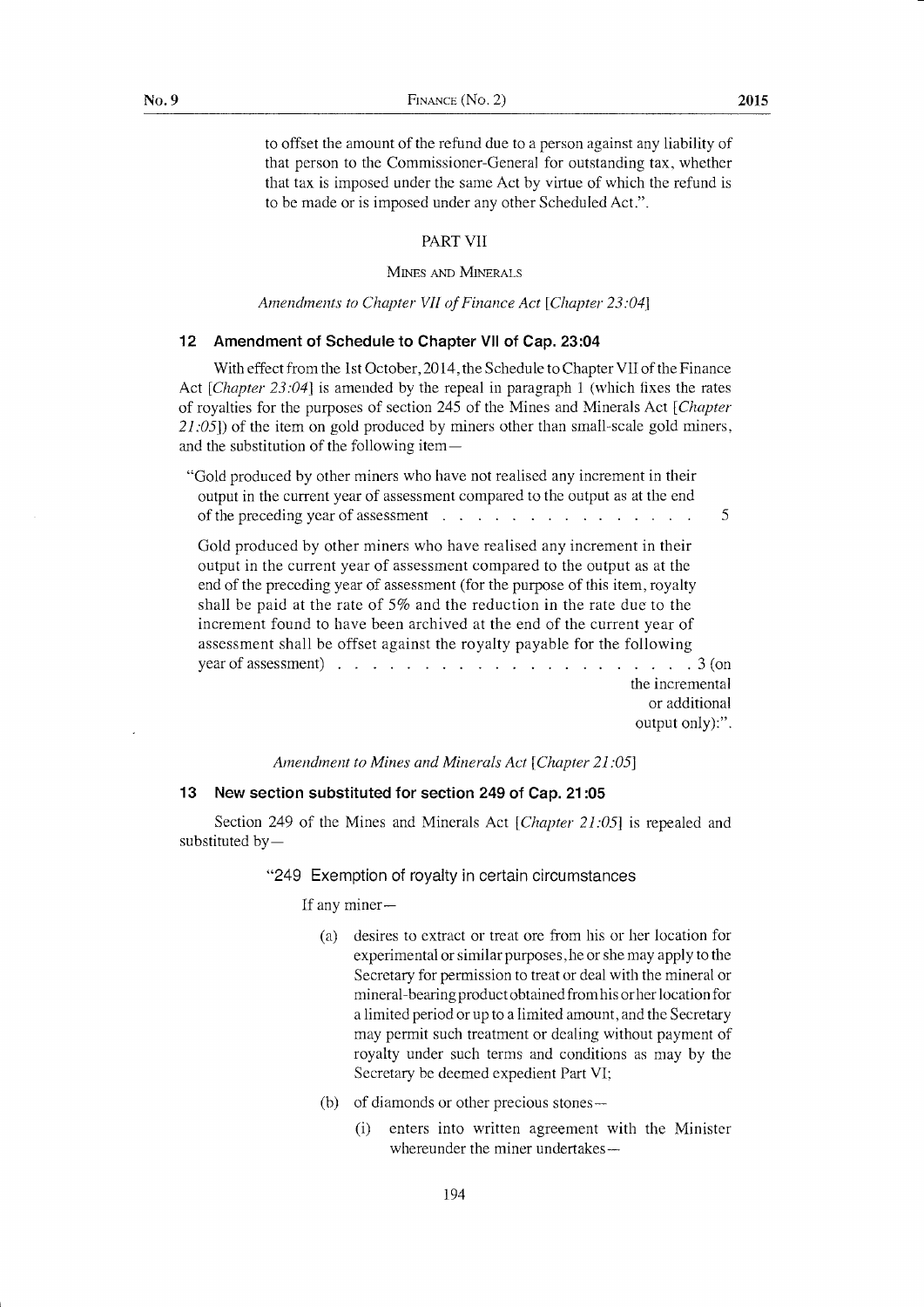- A, to train or fund the training (whether locally or abroad or both) of a specified number of Zimbabwean citizens, anrually or over a specified period, in the cutting, polishing, grading, valuation and beneficiation of diamonds and precious stones, and in all aspects of the diamond or jewellery trade generally; and
- <sup>B</sup>. to establish orhelp to establish any one or a combination of the following: a significant local jewellery fabrication plant; one or more local jewellery retail outlets; or a local laboratory for the certification of cut and poiished diamonds or precious stones in Zimbabwe:

and

(ii) satisfies the Minister that he or she has the resources and plans to comply with his or her undertakings referred to in subparagraph (i) within a specified period;

the Minister may, with the approval of the Minister responsible for finance, waive the payment of royalty, export tax and all fees and commissions charged by the Minerals Marketing Corporation of Zimbabwe on the export of rough diamonds or other unbeneficiated precious stones up to a lirnit of 10 000 carats of rough diamonds or precious stones per month.".

#### PART VIII

#### AMENDMENT OF OTHER ACTS

#### 14 Minor amendments to Cap. 22:18

The provisions of the Audit Office Act [Chapter 22:18] (No. 12 of 2009) specified in the first column of the Schedule are amended to the ertent set out opposite thereto in the second colunm.

#### 15 Amendrnent of Schedule to Chapter Vll of Cap. 23:04

Section 14 ("New sections inserted after section 12B of Cap.  $23:12"$ ") of the Finance Act,  $2014$  (No. 1 of 2014) is amended by the repeal of subsection  $(2)$  and the substitution of  $-$ 

"(2) Section LZC of the Value Added Tax Act has effect from the year of assessment beginning on the 1st January, 2014, and section 12D has effect from the year of assessment beginning on the 1st January, 2017.".

#### SCHEDULE (Section 14)

MINOR AMENDMENTS TO AUDIT OFFICE ACT [CHAPTER 22:18]

Provision Section  $2(1)$ Extent of Arnendment By the repeal of the definition of "Commission" and the substitution of: